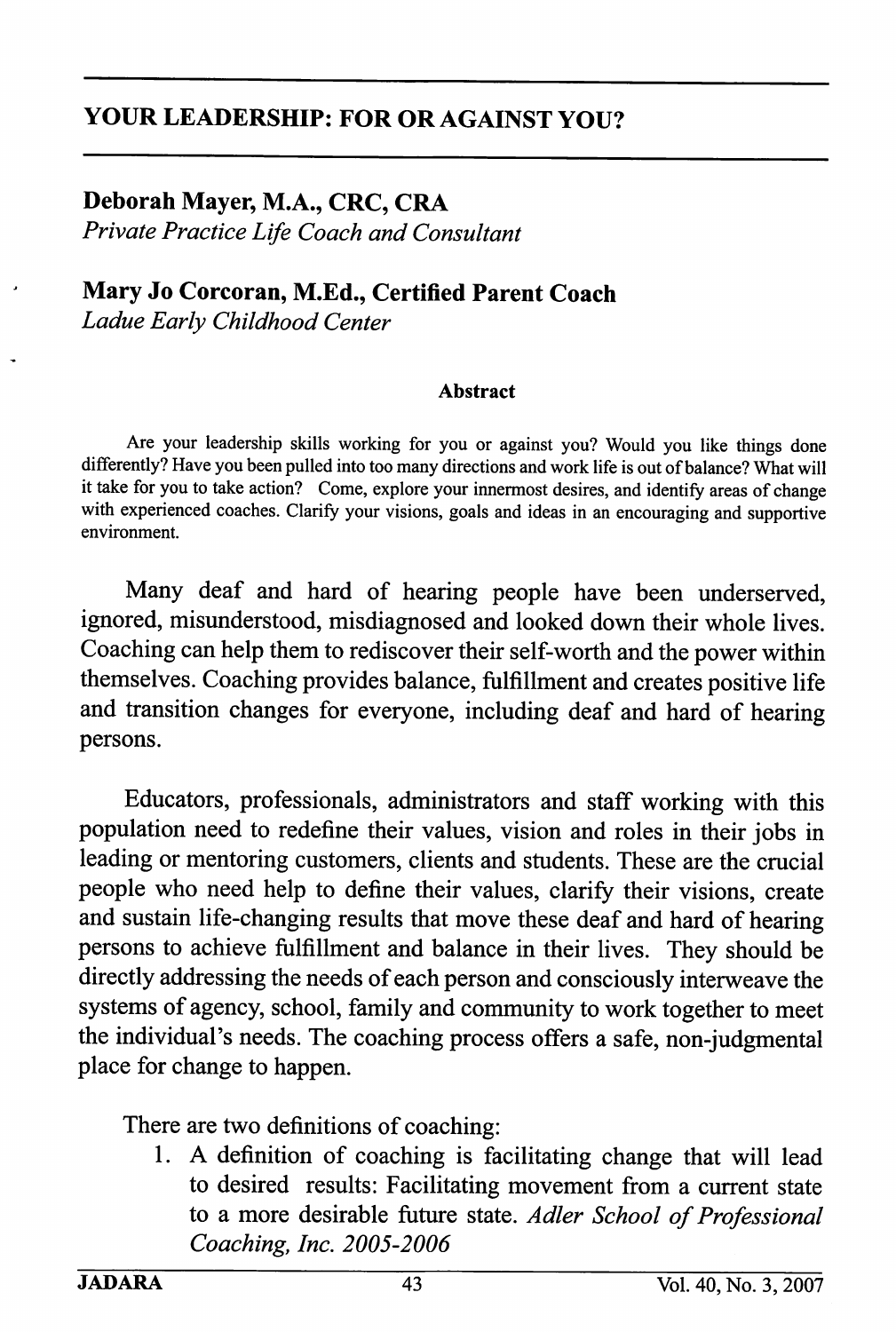2. A definition of coaching leaders is the focus is on coaching leaders and the client's capacity to take effective and purposeful actions to achieve desired results and to find fulfillment through their work and their lives. Georgetown University Leadership Coaching Program 2007

This is where coaching comes in for the leaders. It has repeatedly been shown that coaching pays off not just in better performance but also in increased job satisfaction and decreased turnover. But what makes coaching work best is the nature of the relationship. Coaching skills includes effective questioning and active listening to provide leaders awareness and responsibilities for their actions. Outstanding coaches sense how to give effective feedback. They know when to push for better performance and when to hold back. In the way the coaches motivate their leaders, they demonstrate empathy in action.

A successful leader is a person who is willing to take a journey in life. The key to transform someone who understands leadership into a person who successfully leads in the real world is character. Character qualities activate and empower.

Leaders with a visionary outlook are people-focused influential persons to help people grow and reach their potential. It requires a successful journey with an experienced team of leaders and followers. It is very important to be open-minded and ensure the communication charmels are with clarity, accessibility and understanding for the leaders and their teams. Communication is the key to be a great leader.

An interactive workshop, "Your Leadership: For or Against You?" was presented at the national ADARA 2007 conference, "Coming in Full Circle, Deaf Services: 1966-2007" in May 2007. This topic was addressed to current and prospective leaders in professions working with deaf/hard of hearing persons in direct and indirect services, administration, technology and legal areas. This workshop was designed to give participants opportunities to gain personal insights, critical thinking, problem solving, sharing and sense of team play.

A hands-on presentation focused on the coaching model. It was an intense interactive integrated learning and exploration coaching activity that provided participants with the basic means to have more productive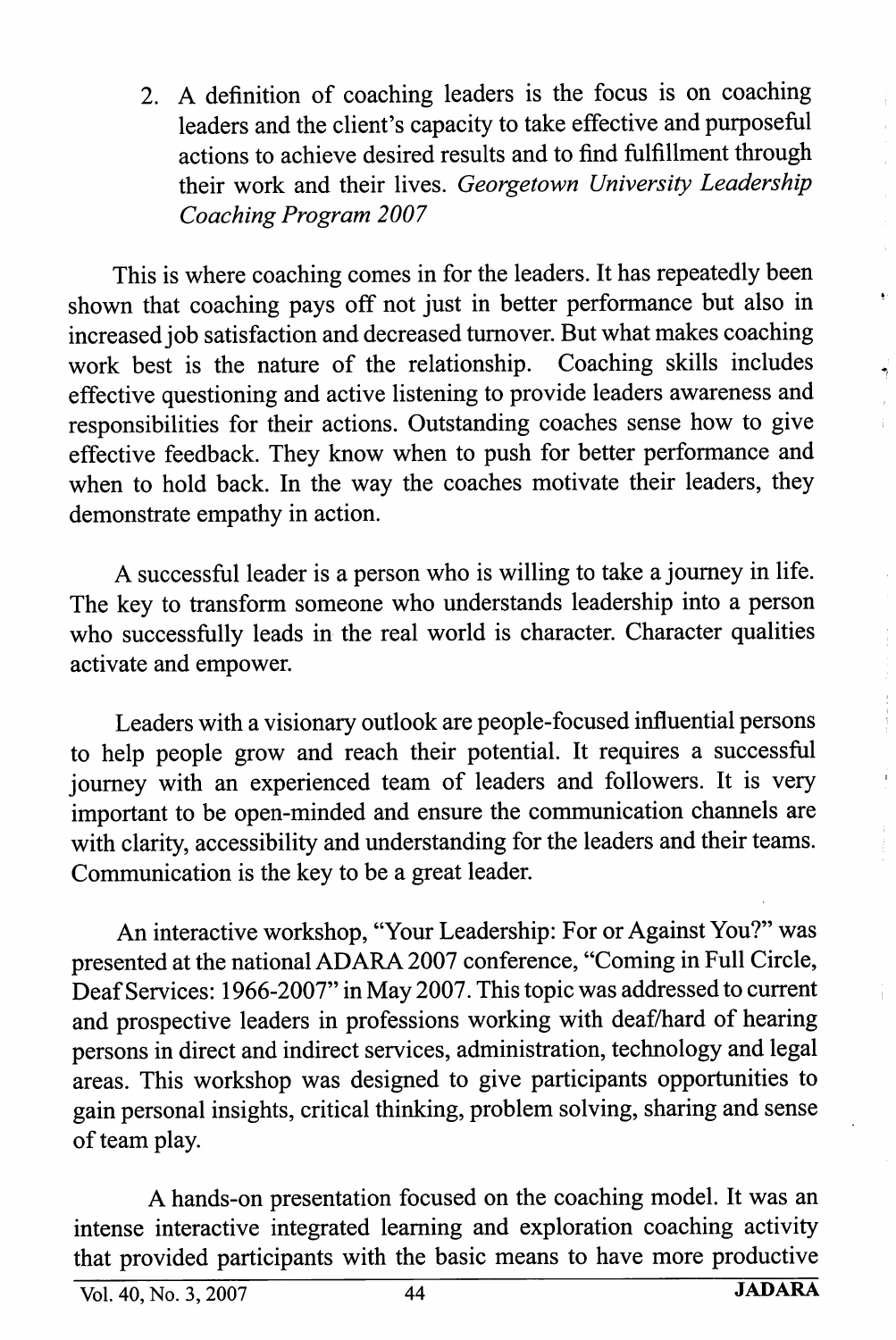conversations and build better relationships with their colleagues, consumers, clients and customers in programs, agencies and schools serving individuals who are deaf, late-deafened, and hard-of- hearing with/without additional disabilities. This, in turn, is the catalyst for better results.

Participants were provided with a basic introduction to learning about self, creating productive and fulfilling relationships, understanding within systems, dynamics and instruments of change. The participants were asked to think about a specific situation when they were operating at their best. The participants tumed to someone next to the person and told the story of that moment with their partners.

1. What are the personal characteristics you were drawing upon?

2. What are the strengths you were accessing in yourself?

We asked the participants their three adjectives that identify who they are at their best. We also asked the participants what they would want to walk away from this workshop. We established contract/ ground rules for the group. A coaching relationship starts with engaging people in a conversation where they clarify their vision, goals and ideas as well as their agreement to be challenged and supported.

In the beginning of the workshop, these constructive questions were to be asked of the participants focusing on their leadership skills in the workplace before going into the main activity:

1. What part of leadership either inspires or works for you?

- 2. What part of leadership frustrates you or does not work for you?
- 3. What causes disharmony in your work environment?
- 4. What part do you play in this disharmony?
- 5. What will be one thing that you will do different next week?
- 6. Are there any obstacles to that goal?
- 7. Where will the support come from?
- 8. What did you learn from this exercise?

We asked the participants to think about three leaders they have known personally and whom they admire, then list their names, qualities and characteristics. They were then asked to categorize them into their leaders' intellectual, technical and emotional groups.

Emotionally intelligent leaders help organizations create a competitive advantage through emotional intelligence, which would: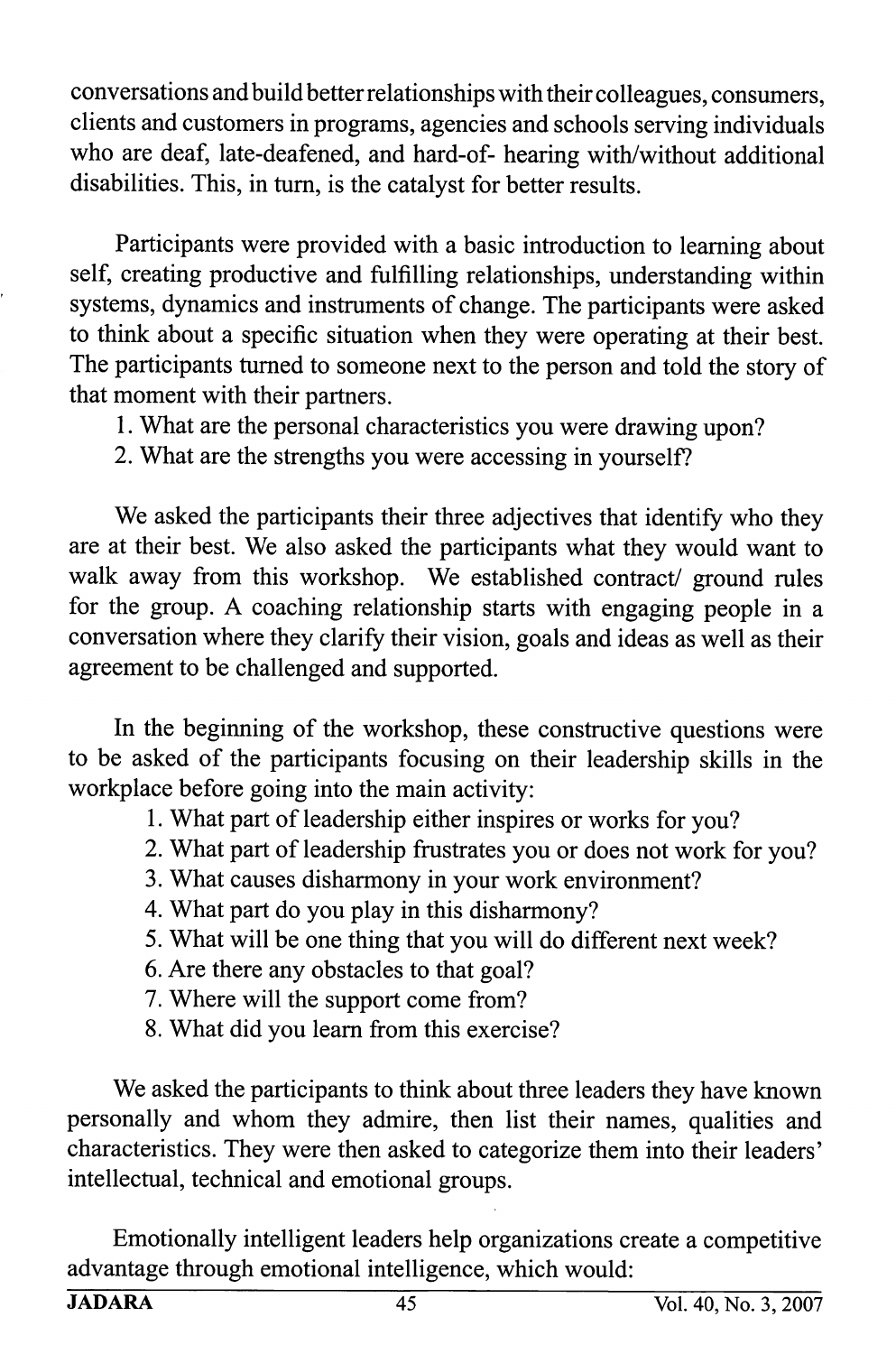1. Increase performance

- 2. Enhance irmovation
- 3. Effective use of time and resources
- 4. Improve motivation and teamwork
- 5. Instill trust.

Exceptional leaders with emotional intelligence tend to have excellent social skills. These leaders have "the capacity for recognizing our own feelings and those of others, for motivating ourselves, for managing emotions well in ourselves and in our relationships," (Coleman, 2004).

Five Emotional Intelligence domains of personal competence and capabilities that determine how we manage ourselves (Coleman, 2004) include:

- 1. Knowing one's emotions (self awareness).
- 2. Managing one's emotions.
- 3. Motivating oneself.
- 4. Recognizing emotions in others.
- 5. Handling relationships.

The main point is that leaders can stop having the undesirable emotions they are having. Leaders can leam to choose their emotional state. These are the principles which underpin Emotional Intelligence:

- IO and technical competence are important.
- Emotional Intelligence is the ability to understand your own emotions.
- Emotional Intelligence matters because emotions drive behavior and impact how things happen.
- Emotions drive leadership and our body transmits emotions (see Blink by Gladwell—when a leader does anything, people pick up their "cures").
- Emotionally Intelligent people embody themselves more fully than others.
- Emotional competence in leader's strengths or weakness can be measured in the gain or loss to the organization of the fullest talents of those they manage.

Today's leaders need Emotional Intelligence more than ever. We may all know someone who didn't exactly shine at school, but went on to be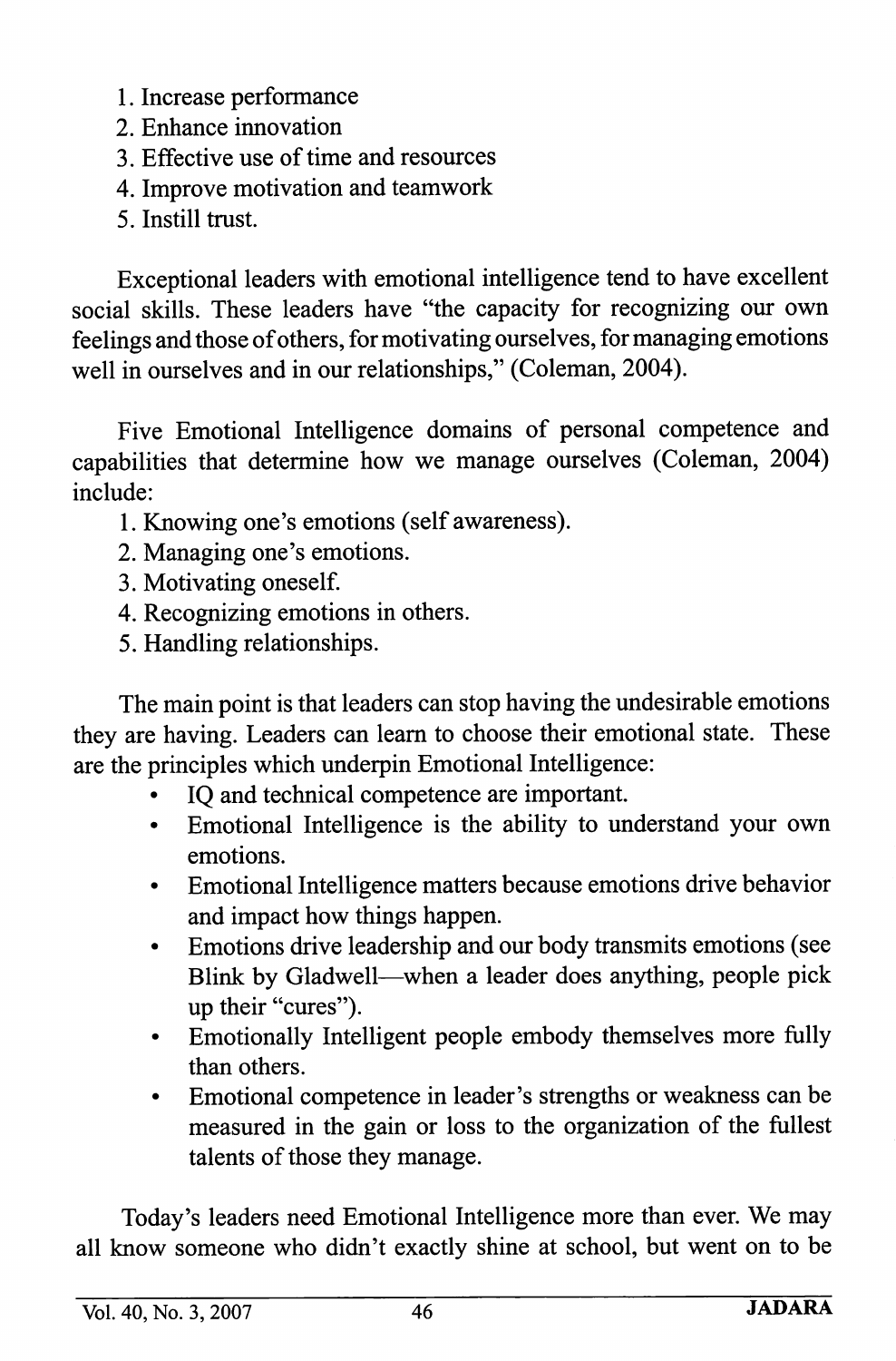successful in their chosen careers. A simple reason is that IQ is only one aspect of doing well while other reasons involve our abilities to empathize, fit in, to understand our self and other people.

In addition, numerous studies have shown that Emotional Intelligence makes the difference between a highly effective leader and an average one. In today's competitive knowledge-driven organizations leadership is more important than ever. Today's leaders, from top executives to line managers, must have more than just the right technical skills and IQ, they must possess Emotional Intelligence.

Critical Emotional Intelligence research show that 85%-95% of the difference between a "good leader" and an "excellent leader" is related to emotional intelligence (Coleman, 1998). In business, 70% of lost clients may be due to an Emotional Intelligence cause. For example, the client didn't like that company's customer service and decided to leave the company (Stroul, N. & Chittum, R., 1999).

The government has also shown interest in Emotional Intelligence research. The U.S. Air Force invested almost \$10,000 for emotional competence testing and saved \$2.76 million in recruitment (Handley, 1999).

Readers should reflect on their vision in a leadership position. Consider asking:

- What are the exciting things about the position?
- What are the two concerns about the position?
- What are the two concerns about the position in the deaf community?

For a final consideration, the participants were led by using the Simple Coaching Model map, "Grow Model," by John Whitmore, a powerful tool. There are four steps in the process, and GROW is an acronym: Goal, current Reality, Options and Will - which are seen as the four key elements. The piupose of the GROW model is to: compel attention, focus for precision and detail, and create a feedback loop.

- G is for Goal: What do you really, really want?
- R is for Reality: What is happening now?
- O is for Options: What could you do?
	- Identify your obstacles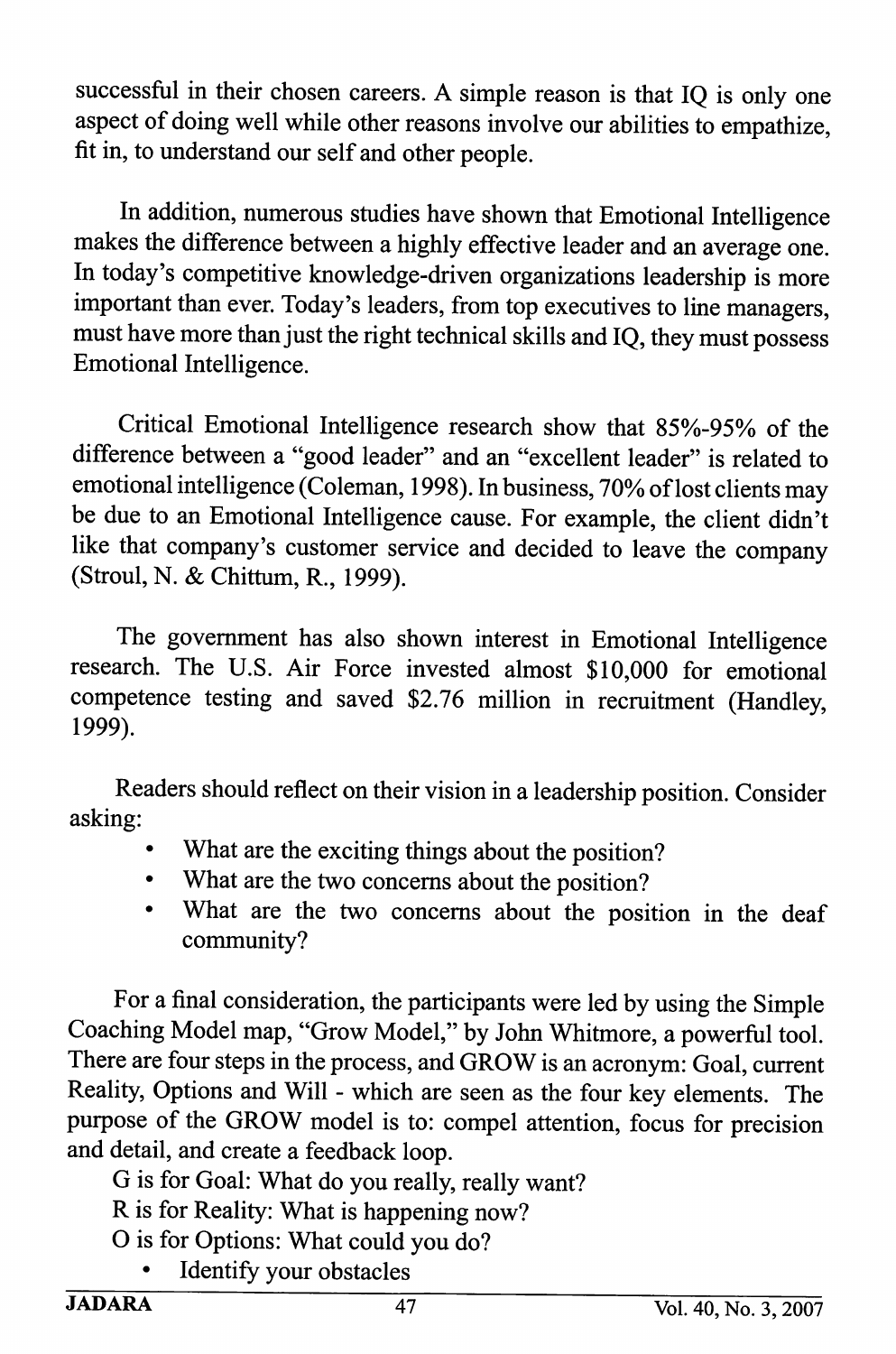W is for Way Forward. Way Forward and Will: What will you do?

• Create your action plan and get started. See what works for you. Map out to your path to success.

The participants were split into small groups to make a list of actions based on the GROW model on how to improve leadership in the deaf community and share with the large group.

Below is an excellent summary of questions to ask each person as listed in the book.

Questions to ask for Goal -Objectives or topics match wishes to discuss.

- Step #2 Ouestions to ask for Reality: The match's realistic starting point
- Step #3 Questions for Options: Feasible choices or options
- Step #4 Will do: Commitment to an action plan

Participants had opportunities to ask questions, and receive feedback from the facilitators. The presenters were trained by the Adler School of Professional Coaching and the Georgetown University Leadership Coaching Program.

## Conclusion

Our goal as coaches in the workshop is to not tell the leaders what to do. The purpose of our goal is to help leaders figure the solution themselves with tools to map out their paths to success. The GROW model is one of many coaching tools for leader performance. As John Whitmore wrote in his book, "It is a way of managing, a way of treating people, a way of thinking, a way of being."

Deborah S. Mayer, MA, CRC, CRA Mary Jo Corcoran, M.Ed. Leadership/Life Transition Coach Ladue Early Child<br>St. Louis. Missouri 10601 Clayton Rd St. Louis, Missouri Mayerstl@aol.com St. Louis, MO 63131